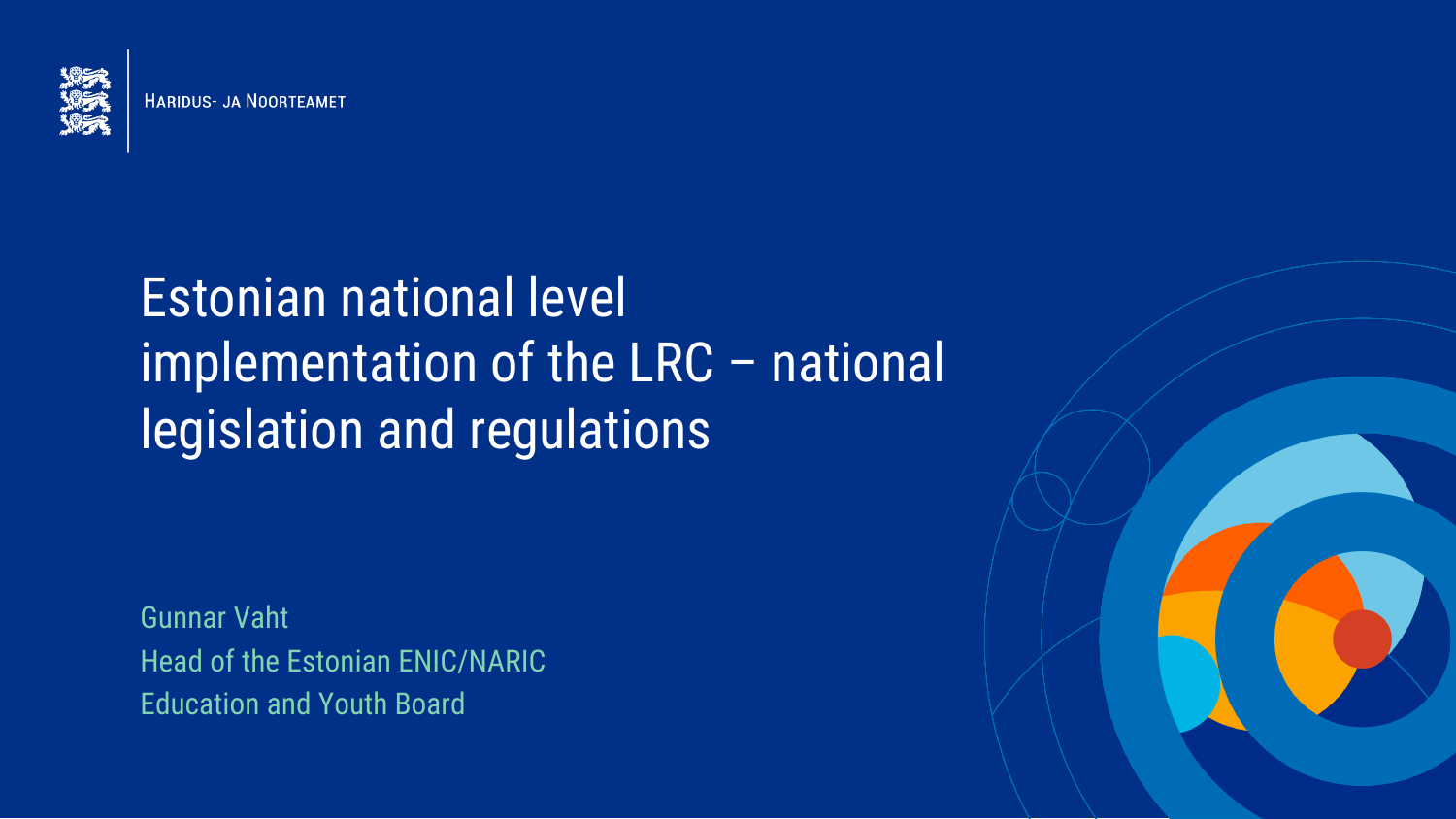# National legislation

## • **Lisbon Recognition Convention Act (1998)**

– ratification

#### • **Education Act (1992)**

- mandate for recognition of foreign qualifications
- **Regulations concerning the assessment and academic recognition of foreign educational qualifications and the use of the names of foreign qualifications (Government Regulation, 2006)**
	- Implementation of the Lisbon Recognition Convention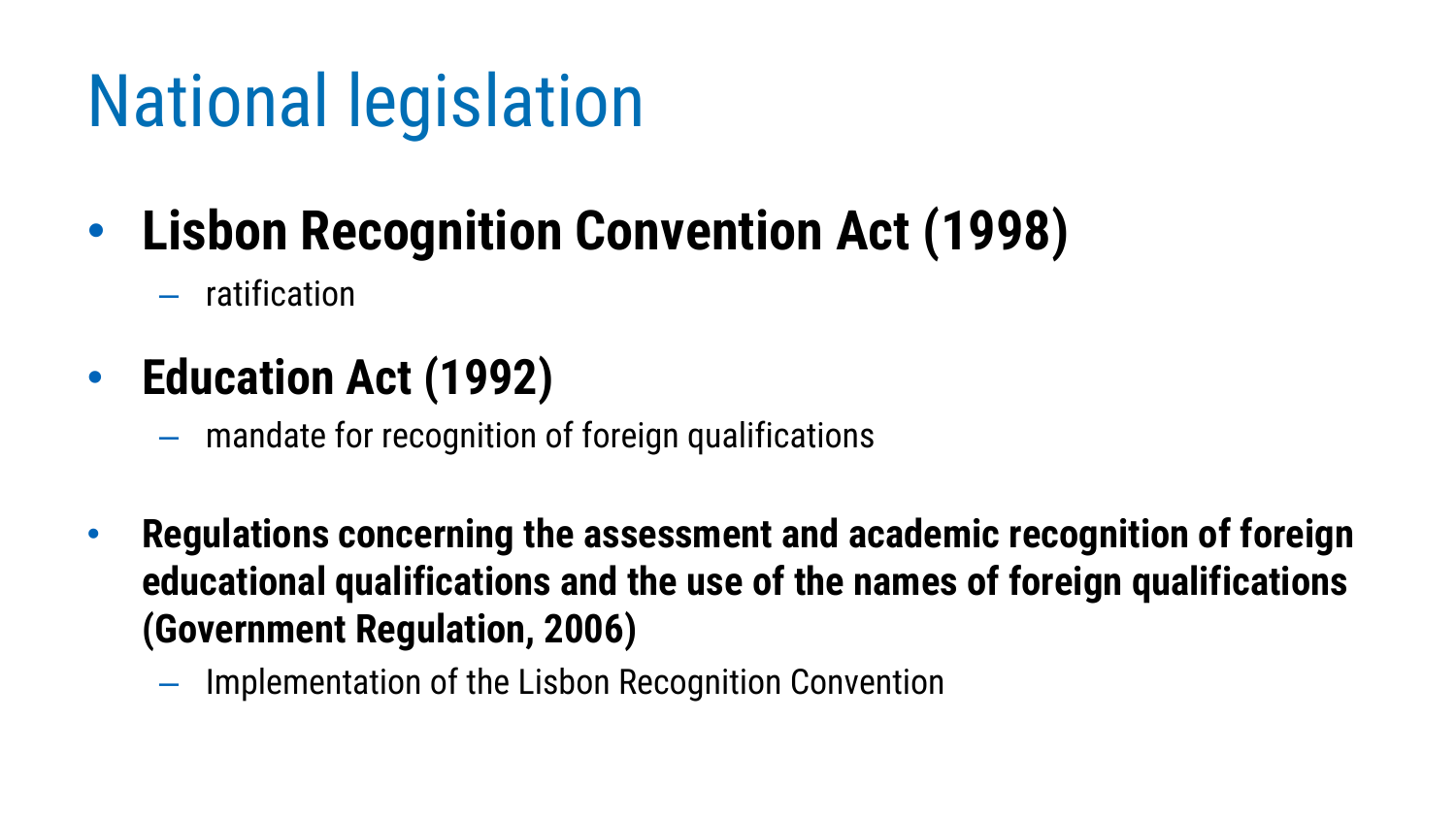- **Implementation of LRC provisions of main text and the following subsidiary texts:**
	- Recommendation on Criteria and Procedures for the Assessment of Foreign Qualifications (revised 2010)
	- Code of Good Practice in Provision of Transnational Education (revised 2007)
	- Recommendation on the Recognition of Joint Degrees (revised 2016)
	- Recommendation on Recognition of Qualifications Held by Refugees, Displaced Persons and Persons in a Refugee-like Situation (2017)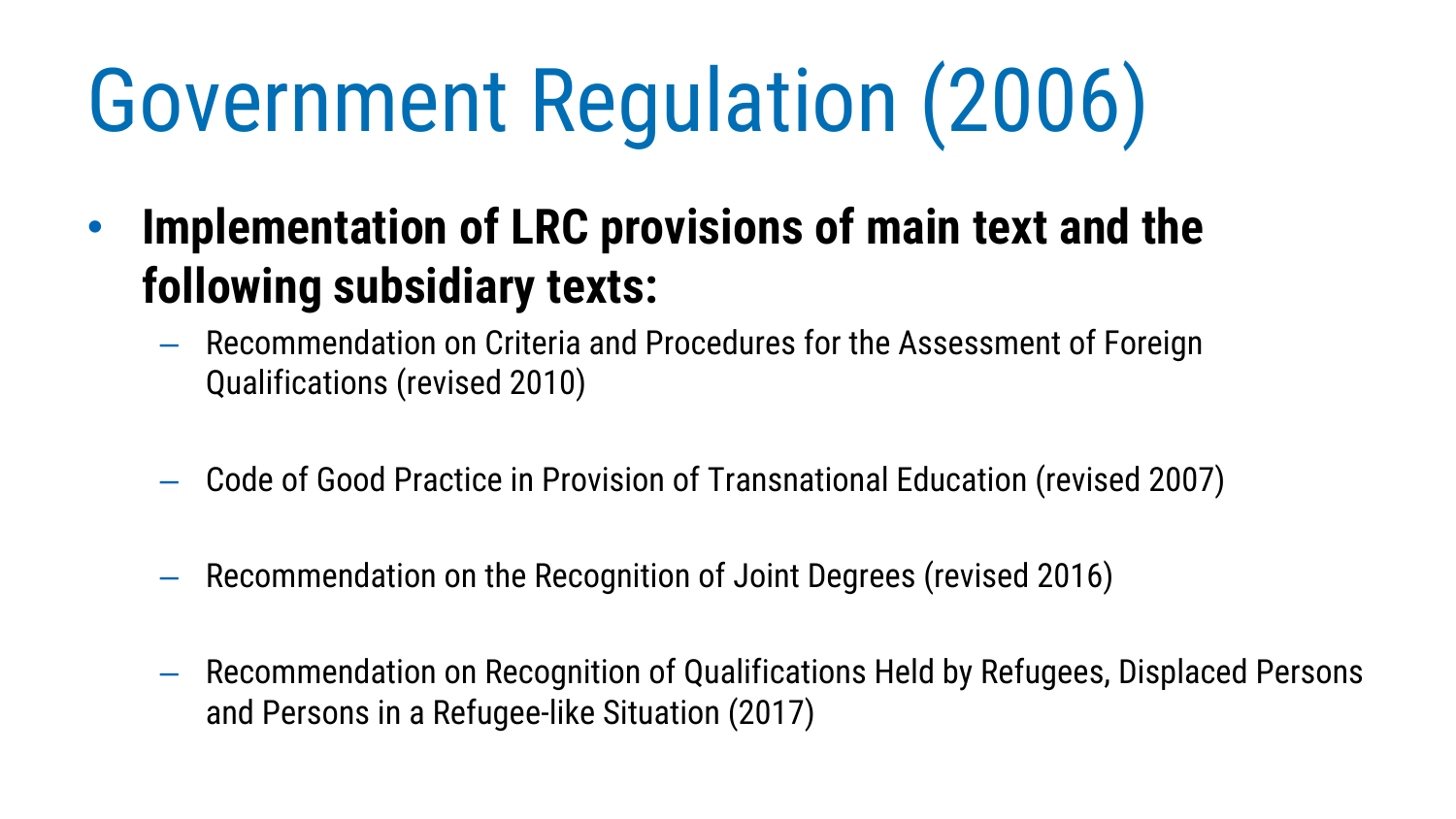• **Subjects of the Regulation**

#### – **Assessment and recognition principles**

- General consideration, definitions, applicant, purpose of assessment and recognition, etc
- **Nomination of competent assessment authorities**
	- Estonian ENIC/NARIC (not obligatory, HEI/employer may assess in case they have knowledge and experience)
- **Nomination of competent recognition authorities**
	- HEI or employer
- **Role and tasks of the Estonian ENIC/NARIC**
	- Assessment of foreign qualifications, comparison and recommendation
- **Principles, criteria and procedure on assessment** of foreign (and transnational) higher education qualifications, qualifications giving access to higher education and periods of study
	- See the Estonian ENIC/NARIC activities
- **Use of the name of foreign educational degrees** (titles, and other qualifications)
	- Right to use original title or in transliteration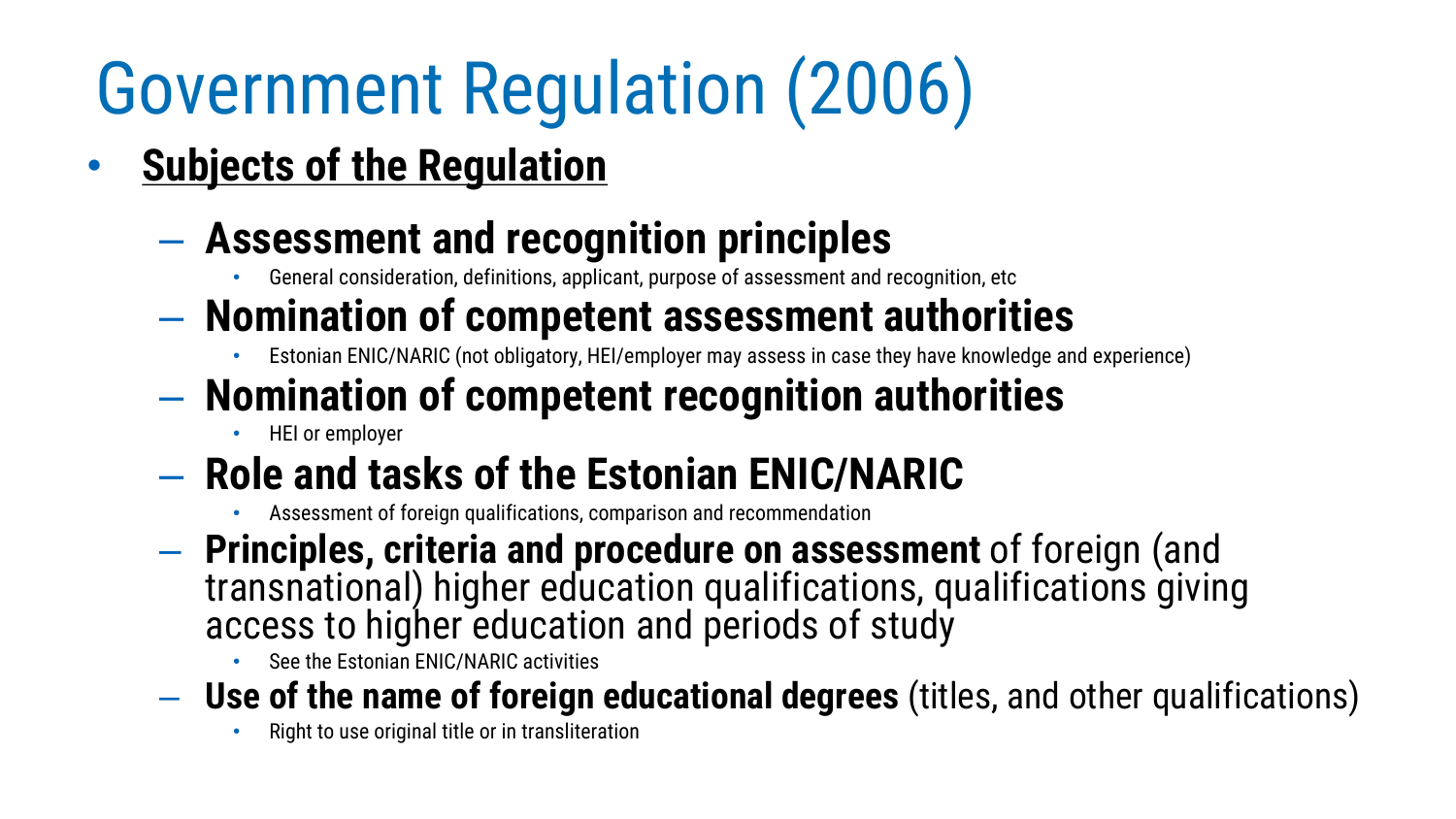## • INCLUDES:

- Access qualifications
- Higher education qualifications
- Periods of study (higher education)

• **Foreign and TNE qualifications**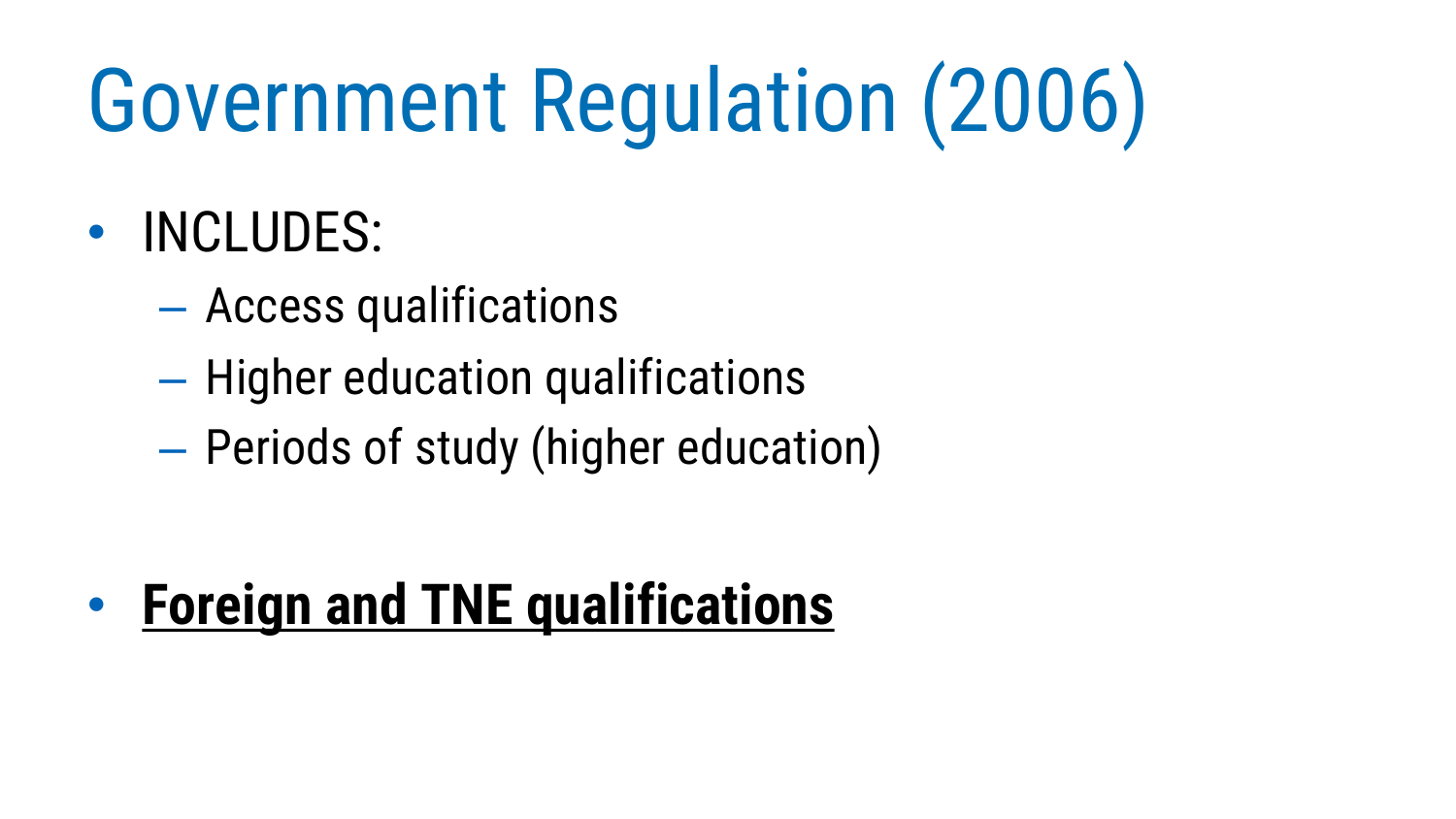#### • **Criteria and procedure**

- Developed on the basis of the Recommendation on Criteria and Procedures (LRC subsidiary text) **Includes:**
	- Who may apply
	- The purpose of assessment
	- Required documents
	- Assessment procedure
	- Criteria
	- The outcome of the assessment  $-$  corresponding Estonian qualification
	- Status of the evaluation report
	- Fees (free of charge)
	- Application processing deadlines (30 days)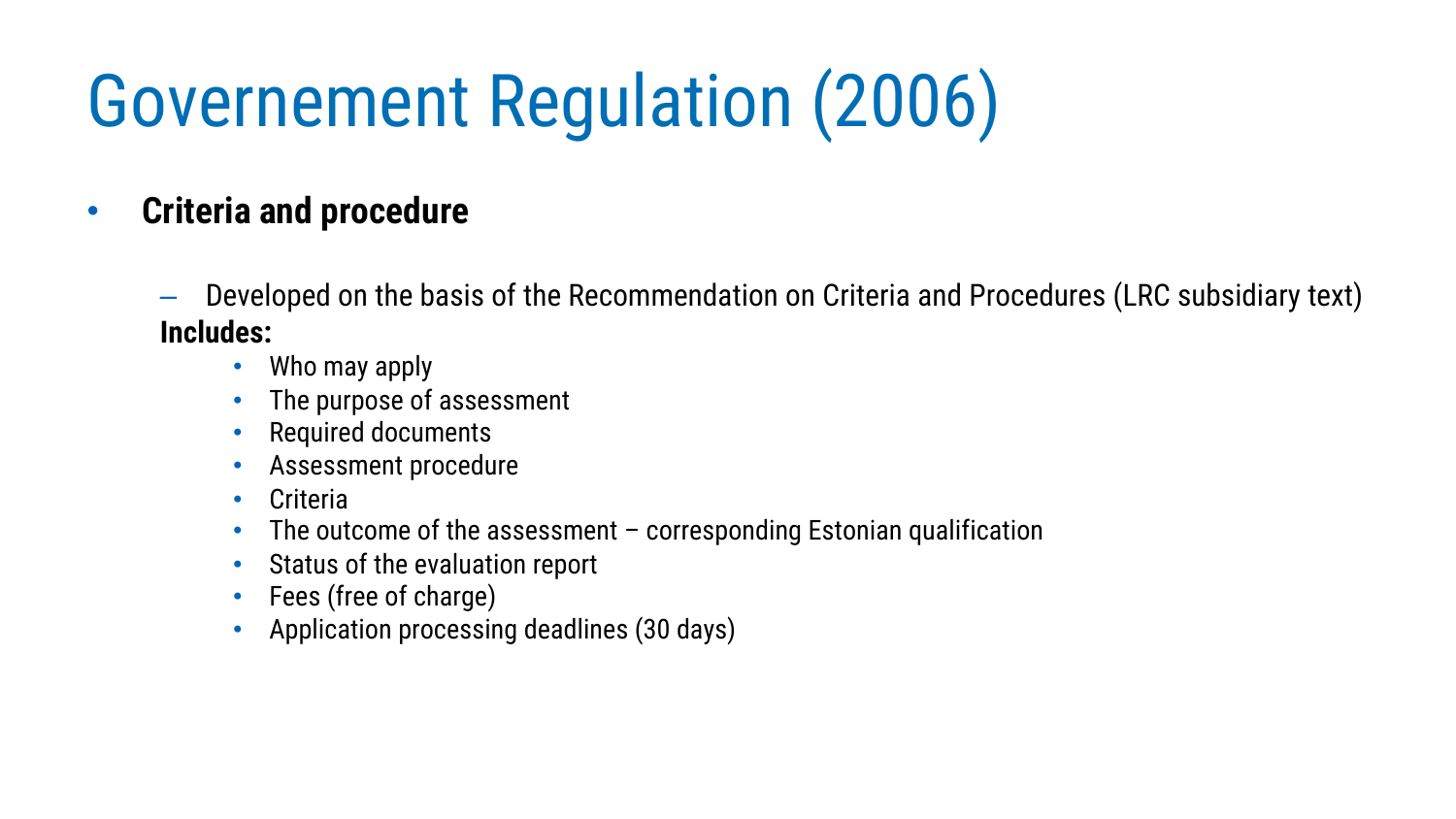• Same criteria and procedure to the **qualifications from all countries of the world**.

• In Estonia the system of assessment and recognition of foreign qualification, and principles of the Lisbon Recognition Convention (LRC) **applies to all countries**, not only to the Parties of the LRC.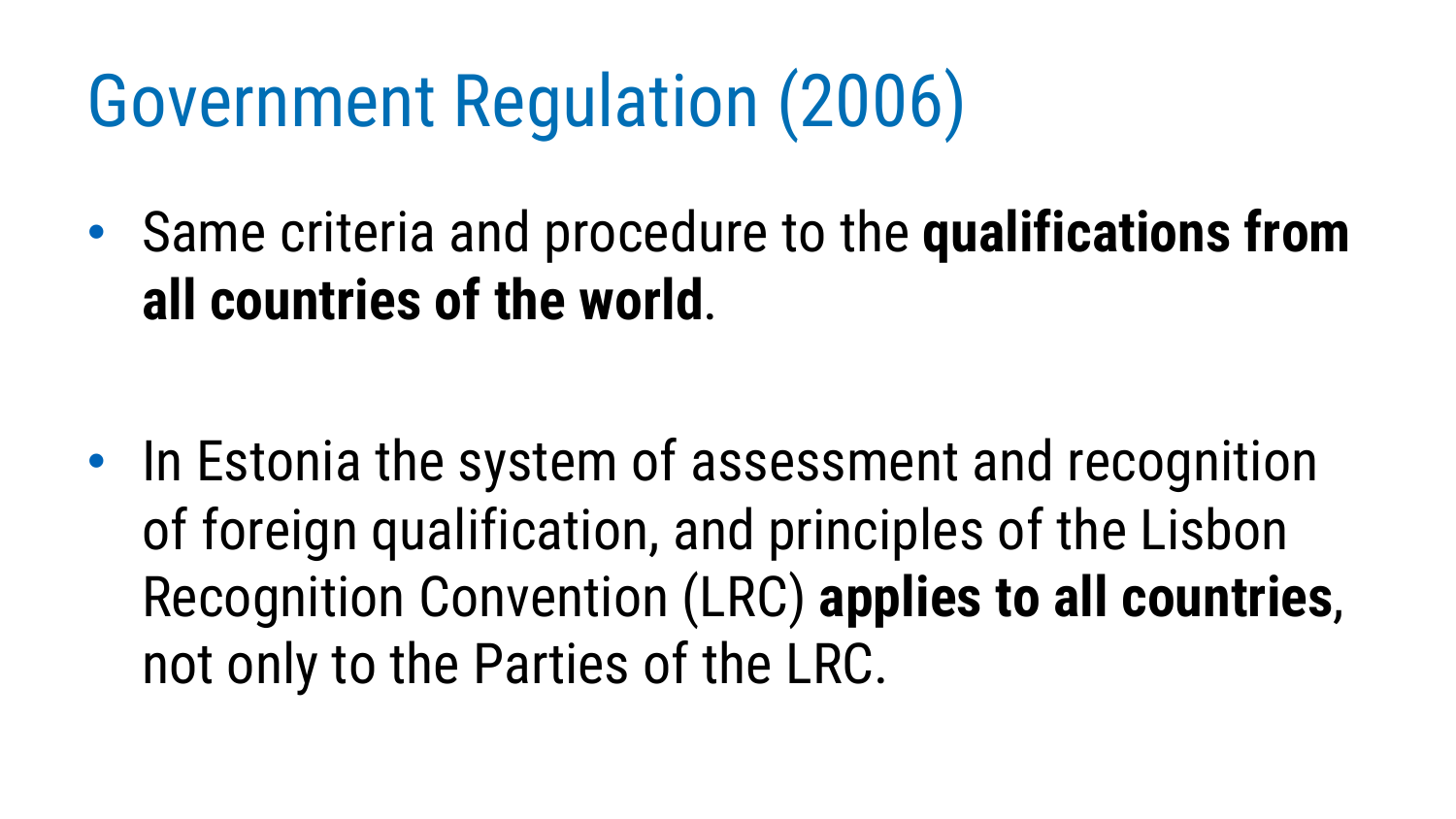• Competence of authorities:

- Assessment authority
	- Estonian ENIC/NARIC(not obligatory, HEI/employer may assess in case they have knowledge and experience)

- Recognition authority
	- HEI/employer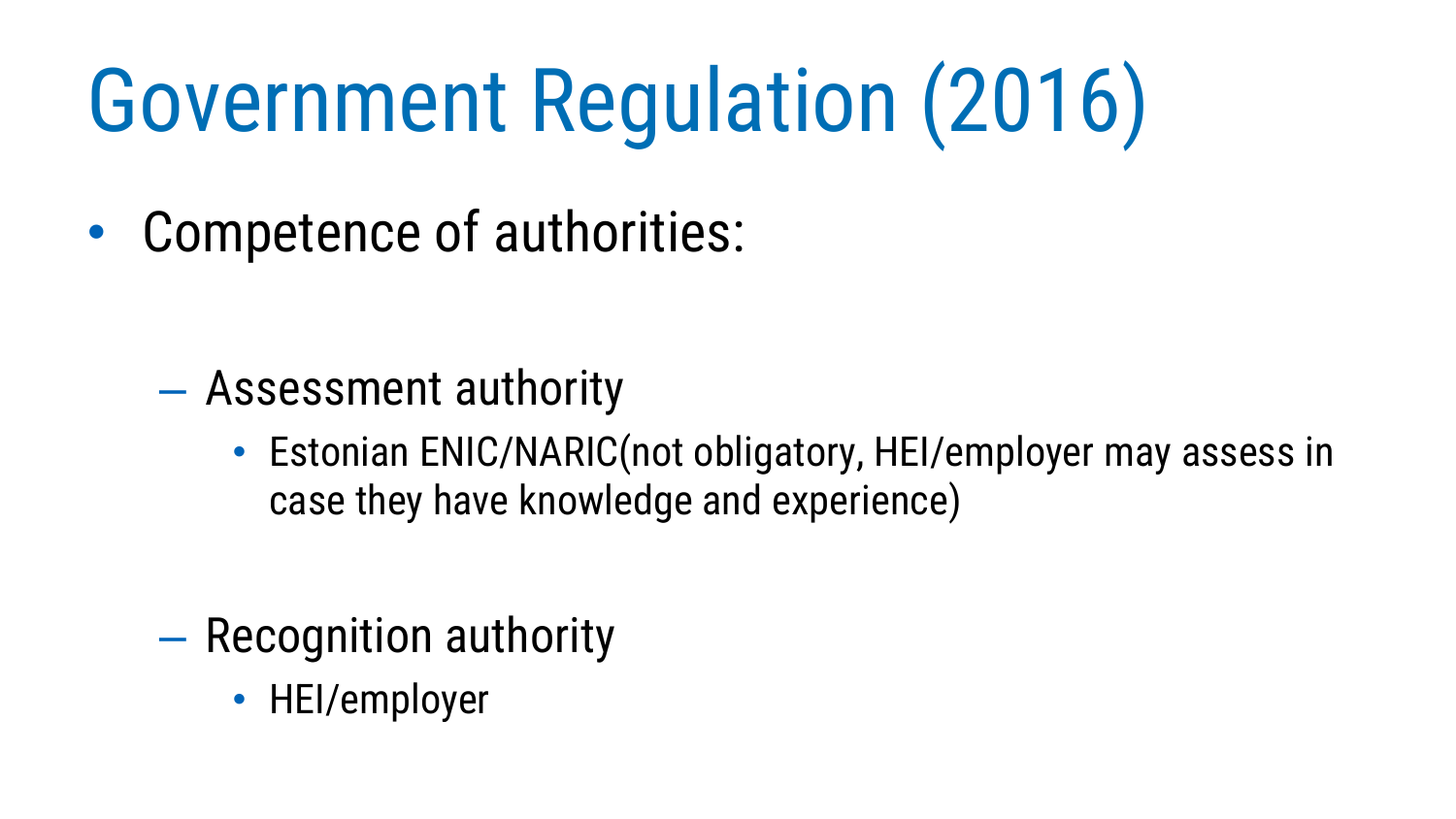- Recognition of undocumented refugees qualifications
	- Right to apply in case the file is incomplete or no documents
	- Background Paper completed by the Estonian ENIC/NARIC
	- Time limit 60 days
	- HEI or employer has a right for an additional test, interview, etc to assess learning outcomes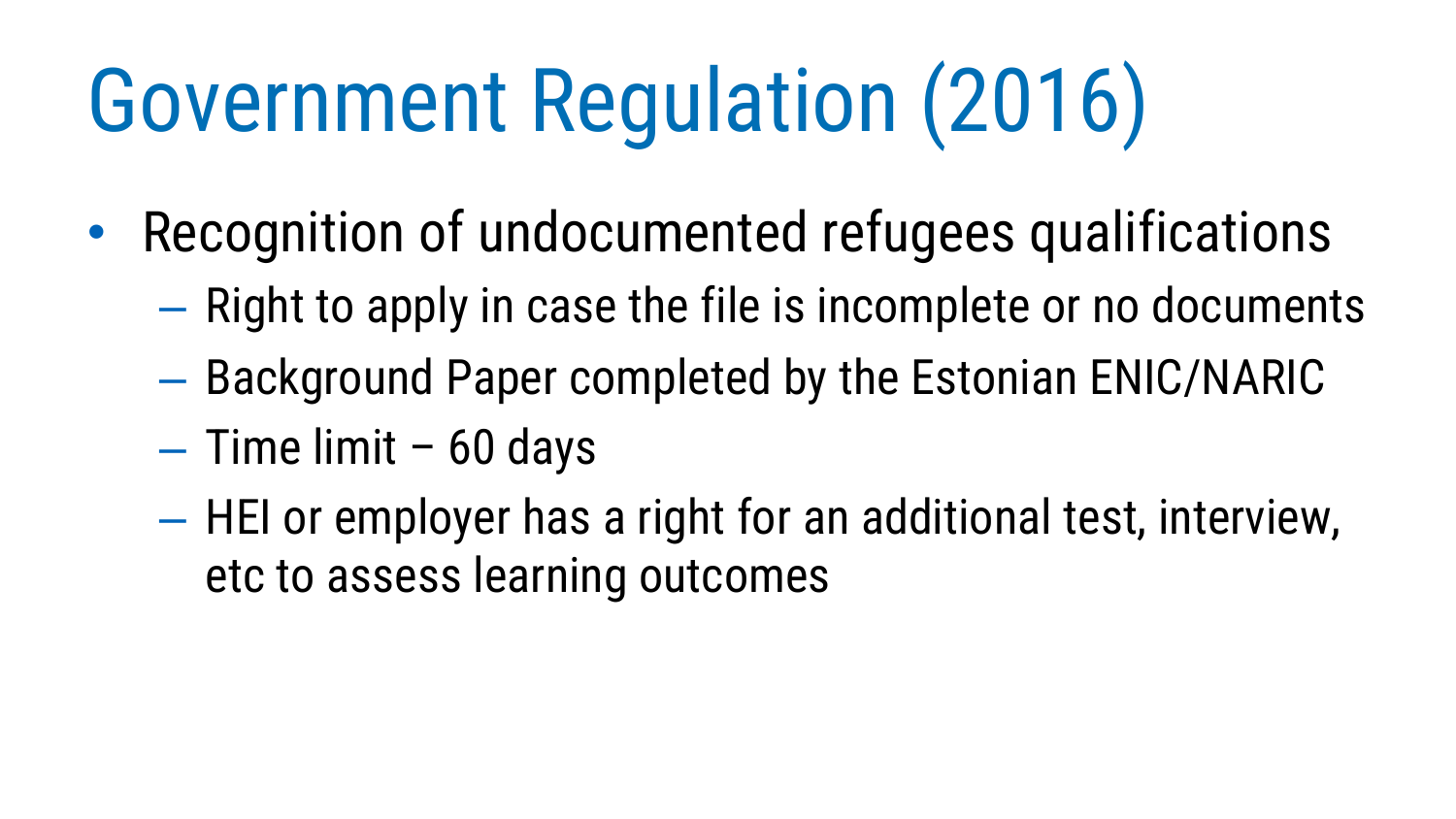What is not regulated by the Government Regulation (2006)

#### • **'Substantial differences'**

- It is according to the individual case. No standards.
- $-$  There is no sense to regulated on this way that "substantial difference is in case the difference is substantial…"
- Regulating a list of samples is a risk for interpretation, etc

## • **Right to appeal**

- It is a regulation by Administrative Law
- Appeal of the Estonian ENIC/NARIC evaluation report is regulated by internal terms of reference.